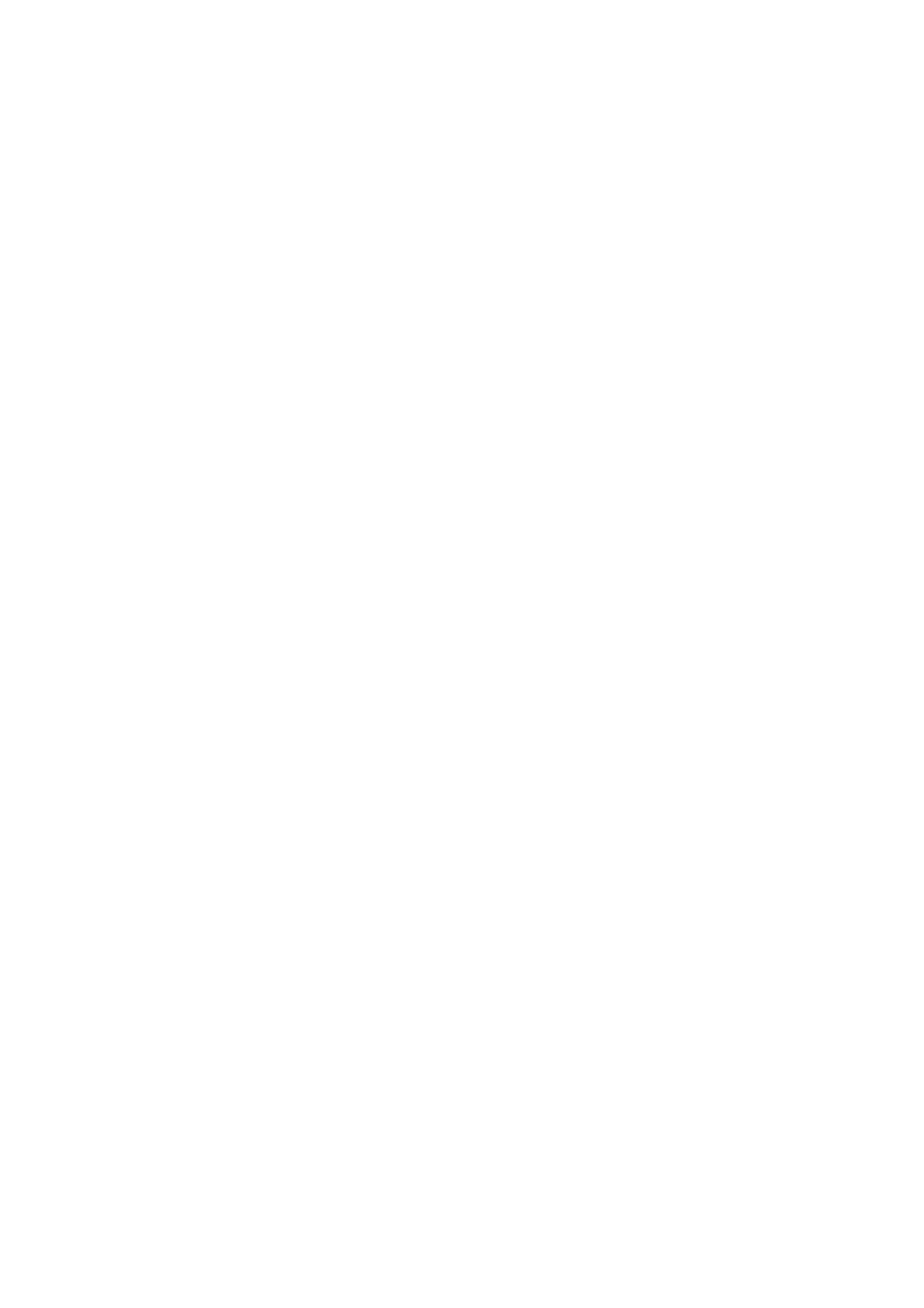### **4.1 Effect of Price Fluctuations on Civil Engineering Projects**

Table 3 lists the effects of price fluctuations on civil engineering projects implemented in Sri Lanka as identified from the literature and agreement of respondents on these issues. All the interviewees agreed with Mishra and Regmi (2017), Mossa (2013), and Nwuba (2004) that poor-quality work, cash flow issues, delayed project completion, disputes, instruction changes, claim entitlements, cost escalations, resource shortages, poor estimation process, and project planning challenges are the impacts caused on civil engineering constructions by price fluctuations.

Nwuba (2004) identified project scope changes, unpredictable project costs, long design stages, and project terminations as the impacts of on civil engineering constructions. R6 rejected that price fluctuations make the estimation process poor stating, '*it would be valid if the contract does not allow for price fluctuations when the bidder would keep a high mark-up for the profit to compensate for the price escalation"*. However, R5 stated '*unlike in building projects, in civil engineering projects, price fluctuations would not cause project scope changes and long design stages"*.

| <b>Effect</b>                                                    | Source/s      | R1 | R <sub>2</sub> | R <sub>3</sub> | R <sub>4</sub> | R <sub>5</sub> | <b>R6</b>    | R7           | R8 | R <sub>9</sub> | <b>R10</b>   |
|------------------------------------------------------------------|---------------|----|----------------|----------------|----------------|----------------|--------------|--------------|----|----------------|--------------|
| Poor-quality work                                                | (Mishra and   | ✓  | ✓              | ✓              | ✓              | ✓              | ✓            |              |    | ✓              |              |
|                                                                  | Regmi, 2017)  |    |                |                |                |                |              |              |    |                |              |
| Cash flow issues                                                 | (Mossa, 2013) | ✓  |                |                | ✓              | ✓              |              |              |    |                |              |
| Delayed project                                                  | (Mishra and   | ✓  |                |                | $\checkmark$   | $\checkmark$   |              |              |    |                |              |
| completion                                                       | Regmi, 2017)  |    |                |                |                |                |              |              |    |                |              |
| Disputes among<br>parties                                        | (Mossa, 2013) | ✓  | $\checkmark$   | ✓              | $\checkmark$   | $\checkmark$   | $\checkmark$ | $\checkmark$ | ✓  | ✓              | $\checkmark$ |
| Changes made to<br>project scope                                 | (Nwuba, 2004) | ✓  | $\checkmark$   | $\checkmark$   | ✓              |                |              |              | ✓  |                |              |
| Unpredictable<br>project costs                                   | (Nwuba, 2004) | ✓  |                | ✓              | ✓              |                |              |              | ✓  | ✓              |              |
| Changes made to<br>instructions                                  | (Nwuba, 2004) | ✓  |                |                | ✓              |                |              |              |    |                |              |
| Long design stages                                               | (Nwuba, 2004) | ✓  |                |                |                |                |              |              |    |                |              |
| Claim entitlements                                               | (Nwuba, 2004) | ✓  |                |                | ✓              |                |              |              |    |                |              |
| Cost escalations                                                 | (Mossa, 2013) |    |                |                | ✓              | ✓              |              |              |    |                |              |
| Resource shortages                                               | (Nwuba, 2004) |    |                |                |                |                |              |              |    |                |              |
| Disregard of<br>quality during the<br>estimation process         | (Nwuba, 2004) |    |                |                |                |                |              |              |    |                | ✓            |
| <b>Difficulties</b><br>experienced in<br>planning the<br>project | (Nwuba, 2004) |    |                |                |                |                |              |              |    |                |              |
| Termination of the<br>project                                    | (Nwuba, 2004) | ✓  | $\checkmark$   |                |                |                |              |              |    |                |              |

Table 3: Effect of Price Fluctuations on Civil Engineering Projects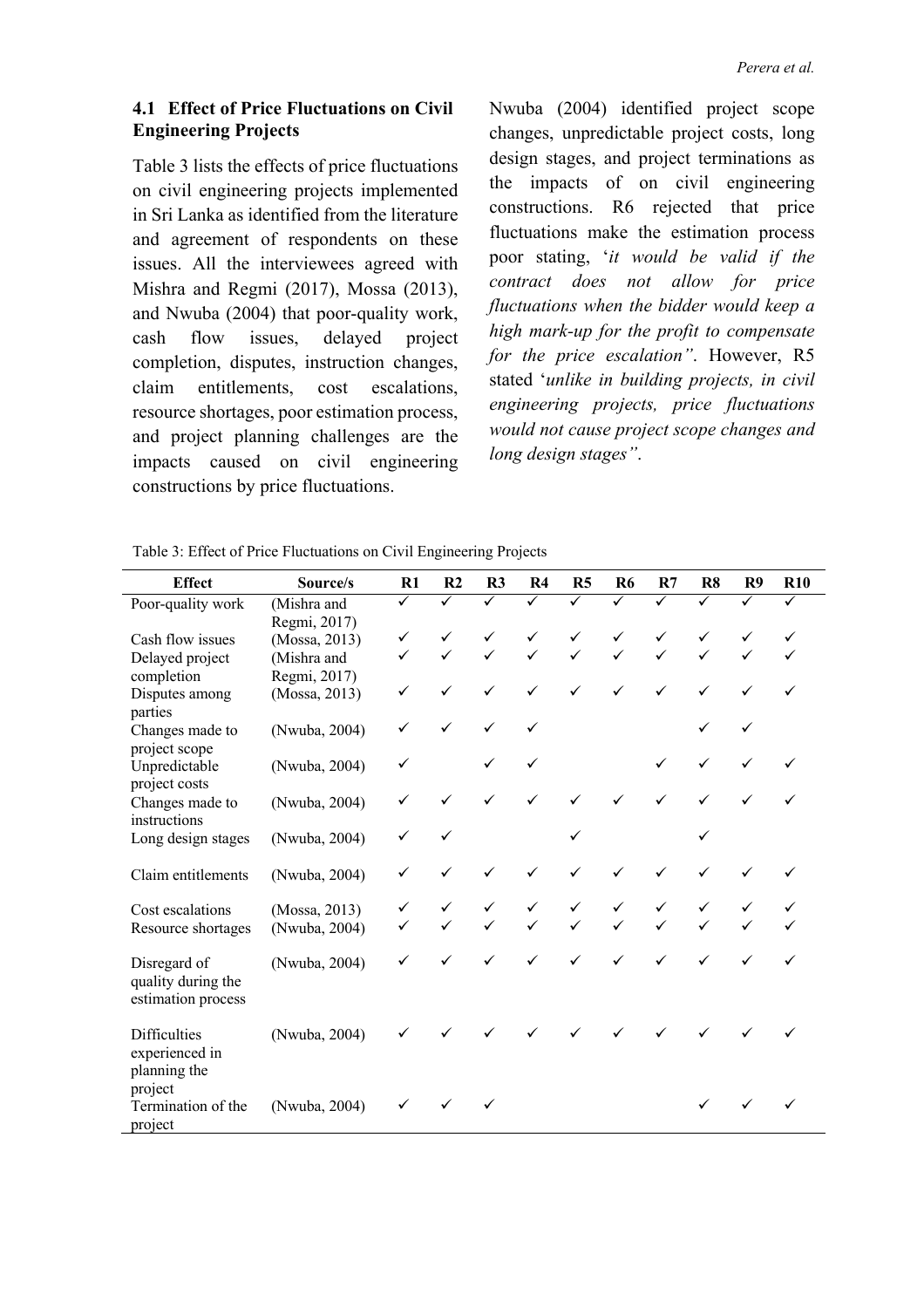*Price Fluctuations and the effects of the CIDA formula on the profits earned by the contractors of Civil Engineering Construction Projects implemented in Sri Lanka* 

Most of the interviewees agreed that price escalations have a significant impact on the initial contract sum of civil engineering projects because of their complexity and long durations. According to R8, in a civil engineering project, the cost overruns, which are caused mainly by price escalations, could be 30%–40% of the initial contract sum.

## **4.2 Price Fluctuation Management by the Contractors of Civil Engineering Projects**

Table 4 presents the strategies used by contractors to manage price fluctuations in civil engineering projects implemented in Sri Lanka. Three of the strategies (written in bold text) were identified at the interviews and the others during the literature review.

The interviewees confirmed that all the causes identified from the literature were applicable to civil engineering projects implemented in Sri Lanka. Most of the interviewees disagreed with R2 that price fluctuations could be minimised by getting the subcontractors or suppliers to supply materials or any other resources for a fixed price during the construction period. R5 stated, '*because civil engineering projects are of long durations, the subcontractors/suppliers find it difficult to supply materials at fixed prices throughout the project*'.

Although the literature is silent about using effective bidding strategies and allowing the contractors to purchase materials, minimise the impacts of price fluctuations, all the interviewees believed that the two strategies are effective in managing price escalations in civil engineering projects. R2 stated, '*contractors can purchase materials in bulk at the beginning of the project and use high mark-ups for expensive items and low mark-ups for the other items to maintain the tender sum at a competitive level'*. The strategies can vary with the scope and nature of the project according to R2.

|  |  |  |  | Table 4: Strategies for managing Price Escalations |
|--|--|--|--|----------------------------------------------------|
|--|--|--|--|----------------------------------------------------|

| <b>Strategy</b>                                                                                                                                           | Source/s                                             | R1           | R <sub>2</sub> | R <sub>3</sub>        | R4                        | <b>R5</b>       | R6                                     | R7           | R8           | R9 | <b>R10</b> |
|-----------------------------------------------------------------------------------------------------------------------------------------------------------|------------------------------------------------------|--------------|----------------|-----------------------|---------------------------|-----------------|----------------------------------------|--------------|--------------|----|------------|
| Adding high mark-ups                                                                                                                                      | (De Mel,                                             | ✓            | $\sqrt{ }$     | $\overline{\sqrt{ }}$ | $\sqrt{ }$                | $\bar{\sqrt{}}$ | $\sqrt{ }$                             | $\checkmark$ |              |    |            |
| Incorporating price<br>fluctuation clauses in the<br>contract                                                                                             | 2008)<br>(Liyanage,<br>$2005$ ),<br>(Mossa,<br>2013) | $\checkmark$ |                | $\checkmark$          | $\checkmark$              | $\checkmark$    |                                        |              | $\checkmark$ |    |            |
| Using locally available                                                                                                                                   | (Mossa,                                              |              |                |                       |                           |                 |                                        |              |              |    |            |
| materials in the designs<br>Regular monitoring of the<br>costs incurred, throughout<br>the project, using the data<br>collected from previous<br>projects | 2013)<br>(Mossa,<br>2013)                            |              |                |                       |                           |                 |                                        |              |              |    |            |
| Using a risk management                                                                                                                                   | (Mossa,                                              |              |                |                       |                           |                 |                                        |              |              |    |            |
| protocol<br><b>Using effective bidding</b>                                                                                                                | 2013)                                                |              |                |                       |                           |                 |                                        |              |              |    |            |
| strategies<br><b>Letting the</b><br>subcontractors to                                                                                                     |                                                      |              |                |                       |                           |                 |                                        |              |              |    |            |
| manage the risks<br>Letting the employer to<br>supply materials                                                                                           |                                                      |              |                | $\checkmark$          | $\checkmark$ $\checkmark$ |                 | $\checkmark$ $\checkmark$ $\checkmark$ |              |              |    |            |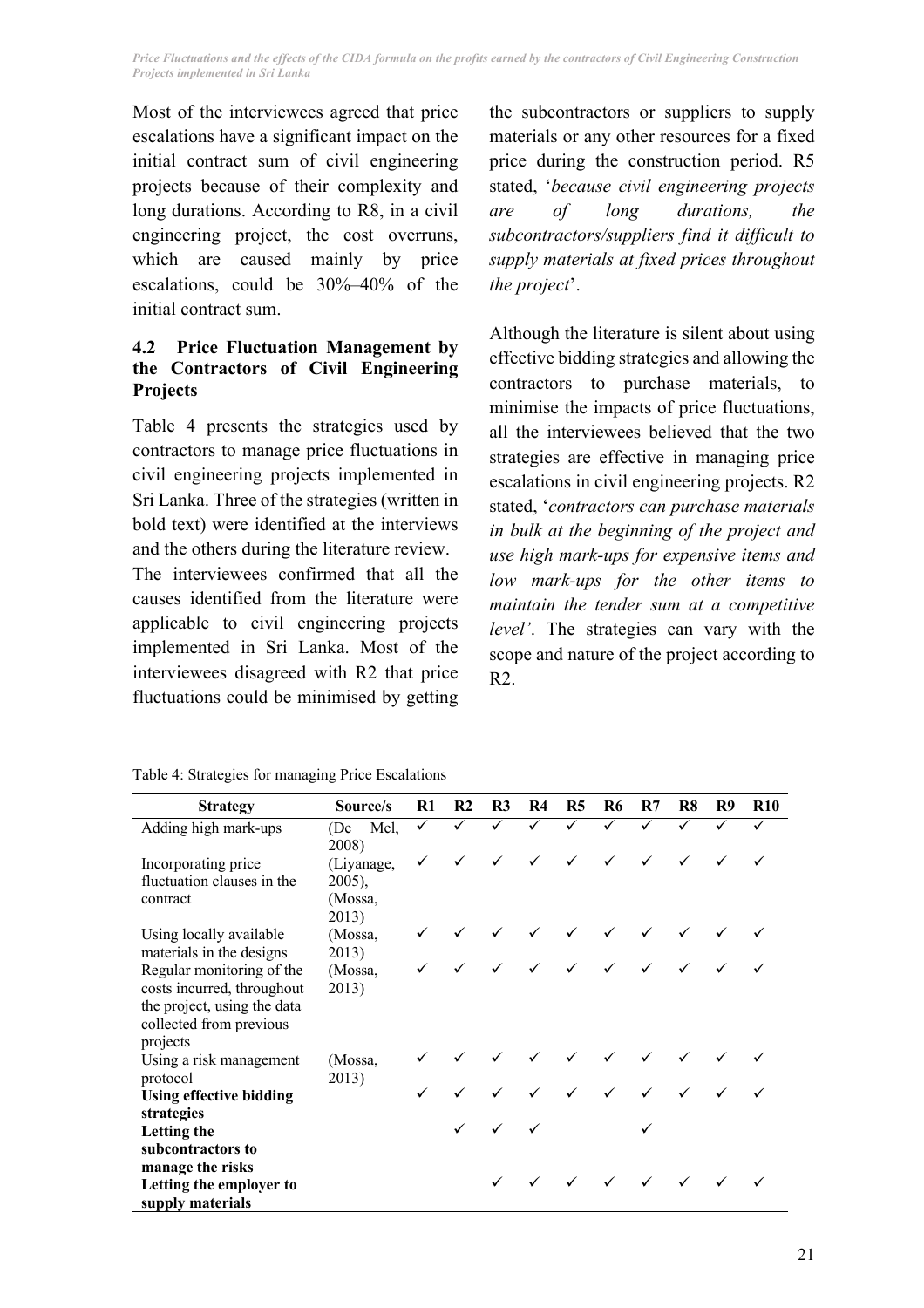However, as most of the interviewees stated, civil engineering contractors prefer contracts that allow for price escalations because of their reluctance to take risks that can adversely affect their profitability. The interviewees also highlighted that in most civil engineering projects, the formula method is preferred to the traditional method even though the formula method does not produce accurate results. The contractors tend to manage the escalation of construction material prices by transferring the risks to their clients.

### **4.3 Methods of increasing Contractor Profits while using the CIDA Price Fluctuation Formula**

All the interviewees agreed that the CIDA formula helps the contractors to recover their losses caused by price escalations. Most of them, however, believed that the formula allows the contractors to increase their profits. Table 5 presents the drawbacks of the CIDA formula identified from the literature. The interviewees could not identify any additional drawbacks.All 10 interviewees agreed that the literature findings are applicable to civil engineering projects.

When price adjustments are calculated based on the assessed valuation, it can have an effect on the inputs that do not contribute to price adjustments. R4 stated, '*even inputs with small percentage value with no contribution to price fluctuation would result in a significant higher value for price adjustments and therefore, the price adjustments should be based on the cost change rather than on the assessed valuation'*. The items in the bill of quantities that do not require price adjustments will not boost the contractor profit margin. According to most of the interviewees, the contractor puts weights on inputs that are most likely to inflate in the future.

Moreover, when a uniform distribution of input percentages is assumed disregarding the inputs that are not used during the given assessment period, causes the contractor profit to increase. R3 emphasised the importance of having norms because allowing the contractor to calculate the input percentages directly is a critical issue in civil engineering constructions.

Agreeing with the literature review findings, R4 stated, '*PIs are locationdependent and that when a PI common to all areas of the country is used in the calculations, the calculated price fluctuations might not be accurate*'. Agreeing to this, R4, R7, and R10 stated that price variations that are dependent on project location, discounts received for the bulk purchase of materials, the use of depreciated tools and equipment, and the use of stocks from other projects might have an impact on the PIs stated in the CIDA monthly bulletin.

R2 suggested that bidding strategies, such as quoting high rates for the expensive items and low rates for the other items and bulk purchase of materials at the early stages of the project would increase contractor profit. R4 stated '*most of the high-profile contractors in Sri Lanka practise the bidding strategies and that they know how the construction material prices would fluctuate'*. Although R5 believed that the increase in the profits earned by contractors are not due to the drawbacks of the CIDA formula, where purchasing mass quantities of materials in the formula so that the contractors may not benefit from increased payments.

As highlighted by most of the interviewees, the price escalation percentage is higher in civil engineering projects than in building projects because of the bulk purchase of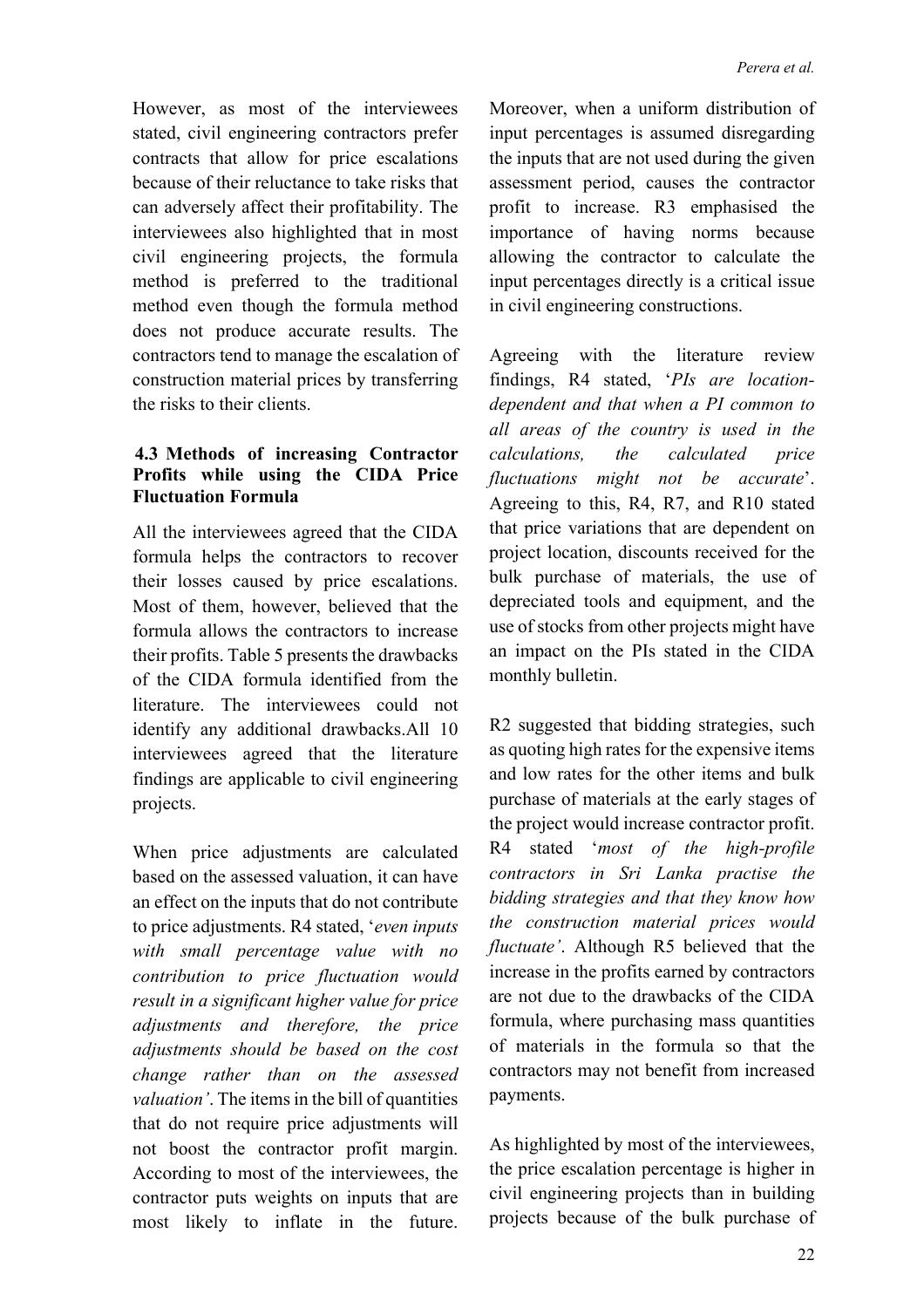*Price Fluctuations and the effects of the CIDA formula on the profits earned by the contractors of Civil Engineering Construction Projects implemented in Sri Lanka* 

materials. R8 stated, '*in Sri Lanka, the average of the price escalation percentage in civil engineering projects is more than 15%'*. It is mainly due to the material price inflation in the market where the contractor takes its benefit by early material purchase and high input percentages.

# **4.4 Suggestions to increase the Accuracy of the CIDA Formula**

According to the interviewees who were consultants, the contractor should be compensated only for the additional cost incurred due to price escalation without allowing for any profit. Table 6 presents the suggestions that can be implemented to address the drawbacks of the CIDA formula while minimising the additional profits that would be earned by the contractor. It include three suggestions made by the interviewees. In the table, the suggestions made by the interviewees are given in bold text. '*materials such as tar and asphalt* 

Table 5: Drawbacks of the CIDA Formula

*should be included in the CIDA bulletin because they are frequently used in road construction projects*'. All the interviewees agreed that the heavy machinery should be categorised in the bulletin and assigned separate indexes.

The profit and overhead factor (K) for the contractor is taken as 15% in the formula. However, different contractors use different overhead and profit ratios. The ratios used by one particular contractor also can vary from project to project. All of the interviewees agreed that the contractors do not follow any particular standard to calculate their overhead and profit margins. R5 stated, 'the contractors can be required to use the CIDA grading system for construction companies to calculate K while keeping in mind the financial challenges faced by the contractors'. Further, the interviewee highlighted that the contractor grading system of CIDA has 11 categories, with C9 being the lowest grade and CS2 the highest grade

| <b>Drawbacks</b>                                  | <b>Source</b>                 | R1           | R <sub>2</sub> | R <sub>3</sub> | <b>R4</b>    | <b>R5</b> | R6 | R7           | R8 | R9 | <b>R10</b> |
|---------------------------------------------------|-------------------------------|--------------|----------------|----------------|--------------|-----------|----|--------------|----|----|------------|
| Assumption that<br>the                            | (Mel, 2013)                   | ✓            | ✓              | $\checkmark$   | $\checkmark$ | ✓         | ✓  | $\checkmark$ | ✓  | ✓  | ✓          |
| input percentages are                             |                               |              |                |                |              |           |    |              |    |    |            |
| uniformly distributed                             |                               |              |                |                |              |           |    |              |    |    |            |
| Calculation of the price                          | (Jayasinghe)                  | $\checkmark$ |                |                | $\checkmark$ |           |    |              |    |    |            |
| adjustments based on                              | al.<br>et                     |              |                |                |              |           |    |              |    |    |            |
| the assessed valuation<br>Unavailability of norms | $2015$ ,<br>(Jayasinghe)      | ✓            |                |                |              |           |    |              |    |    |            |
| in input<br>use<br>for                            | al<br>et                      |              |                |                |              |           |    |              |    |    |            |
| percentage calculations                           | 2015), (De                    |              |                |                |              |           |    |              |    |    |            |
|                                                   | Mel, 2008)                    |              |                |                |              |           |    |              |    |    |            |
| Use of the same PI in all                         | (Jayasinghe                   |              |                |                |              |           |    |              |    |    |            |
| projects irrespective of                          | <i>et al.</i> , 2015)         |              |                |                |              |           |    |              |    |    |            |
| project location                                  |                               |              |                |                |              |           |    |              |    |    |            |
| Use of the same CAF                               | (Jayasinghe)                  | ✓            |                |                |              |           |    |              |    |    |            |
| and RAF for all types of                          | <i>et al.</i> , 2015)         |              |                |                |              |           |    |              |    |    |            |
| projects                                          |                               |              |                |                |              |           |    |              |    |    |            |
| Assumption that the                               | Mel,<br>(De                   | ✓            |                | ✓              |              | ✓         |    |              |    |    |            |
| major cost amounts to                             | 2008),                        |              |                |                |              |           |    |              |    |    |            |
| 90 % of the project<br>value                      | (Jayasinghe)<br>et al., 2015) |              |                |                |              |           |    |              |    |    |            |
| Assumption that the                               | (CIDA,                        |              |                |                |              |           |    |              |    |    |            |
| major cost is recovered                           | $2008$ ,                      |              |                |                |              |           |    |              |    |    |            |
| when the work items                               | (Jayasinghe)                  |              |                |                |              |           |    |              |    |    |            |
| have been completed up                            | <i>et al.</i> , 2015)         |              |                |                |              |           |    |              |    |    |            |
| to 40 $\%$                                        |                               |              |                |                |              |           |    |              |    |    |            |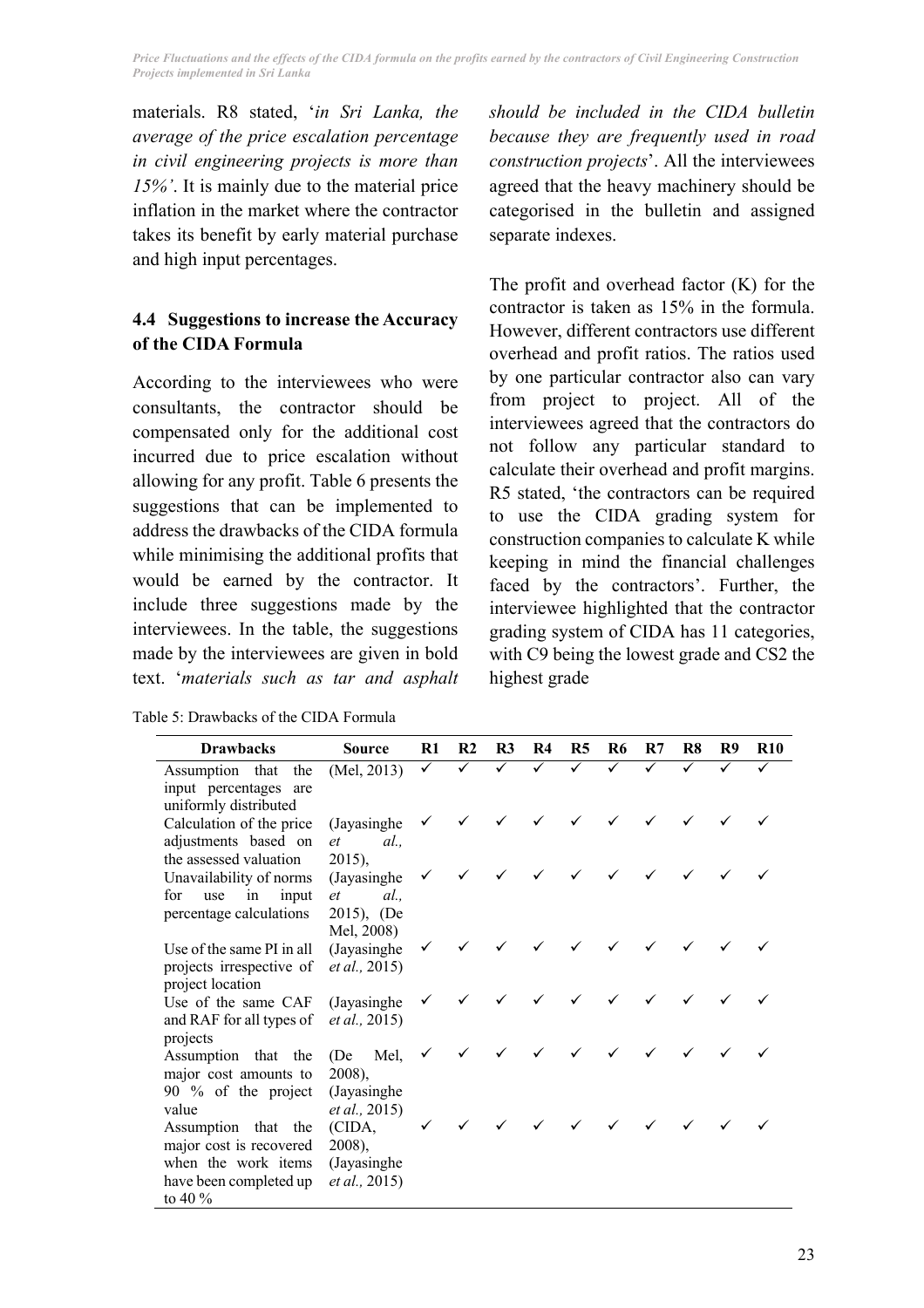According to R1, in the absence of any other accepted formula, consultants are compelled to recommend the CIDA formula method to calculate price fluctuations although the contractors can exploit the drawbacks of the formula to increase their profits. The interviewees, therefore, believed that a competitive bidding process that does not require the use of the CIDA formula was acceptable as it would allow the contractor to bid while allowing for price escalations. The CIDA formula can be revised to address its drawbacks and as R6 stated, '*training programmes could be conducted for industry personnel to make them understand the CIDA formula to ensure its correct application*', which will improve the construction practices.

### **5. Discussion**

The relevance of the study was determined by comparing the literature review findings

with the interview findings. The outcome of the interviews was consistent with the literature review findings.

Shou *et al*. (2006) identified that the financial failures of contractors due to inflation and price fluctuations was a critical risk associated with construction projects implemented in developing countries. Gavin (2008) identified inflation as the leading cause of price fluctuations. The interview findings of this study also revealed that inflation was the main reason for price fluctuations in civil engineering projects. Civil engineering construction uses materials and labour extensively, and thus inflation can be categorised as material and labour inflation. Inefficient transportation systems, cultural impacts, and natural disasters were identified at the interviews as causing price fluctuations in civil engineering projects.

| Suggestion                                                                             | <b>Source</b>                                        | $\mathbf{R}1$ | R <sub>2</sub>          | R3           | <b>R4</b>    | <b>R5</b>    | R6           | R7           | R8           | R9           | <b>R10</b> |
|----------------------------------------------------------------------------------------|------------------------------------------------------|---------------|-------------------------|--------------|--------------|--------------|--------------|--------------|--------------|--------------|------------|
| Changing the PI given in the<br>bulletin based on project<br>location                  | (Samarakoon<br>and<br>Wijewardena,                   | $\checkmark$  | $\overline{\checkmark}$ | $\checkmark$ | $\checkmark$ | $\checkmark$ | $\checkmark$ | $\checkmark$ | $\checkmark$ | $\checkmark$ |            |
| Proposing different CAF<br>values according to CIDA<br>grading of the contractors      | 2021)<br>(Samarakoon<br>and<br>Wijewardena,<br>2021) |               |                         |              |              | $\checkmark$ | $\checkmark$ | $\checkmark$ | $\checkmark$ | $\checkmark$ |            |
| Changing the input percentage<br>values once in 3 months                               | (Hajjath and<br>Rathnayake,<br>2019)                 |               |                         |              |              |              | $\checkmark$ | $\checkmark$ |              |              |            |
| Considering the time factor<br>when applying the input                                 |                                                      |               |                         |              |              | $\checkmark$ | $\checkmark$ | $\checkmark$ | $\checkmark$ |              |            |
| percentages<br>Using an updated HSR                                                    | (Hajjath and<br>Rathnayake,<br>2019)                 |               |                         |              |              |              | $\checkmark$ | $\checkmark$ |              |              |            |
| Using different indexes for the<br>heavy machinery used<br>depending on their category | (Hajjath and<br>Rathnayake,<br>2019)                 |               |                         |              |              | $\checkmark$ | $\checkmark$ | $\checkmark$ | $\checkmark$ |              |            |
| Making available the CIDA<br>bulletin on time                                          | (Hajjath and<br>Rathnayake,                          |               |                         |              |              |              | $\checkmark$ | $\checkmark$ |              |              |            |
| <b>Considering the bulk</b><br>purchase of materials in the                            | 2019)                                                |               |                         |              |              |              | $\checkmark$ | $\checkmark$ | $\checkmark$ | $\checkmark$ |            |
| calculation<br>Using an acceptable method<br>to calculate cost changes                 |                                                      |               |                         | $\checkmark$ | $\checkmark$ | $\checkmark$ | $\checkmark$ | $\checkmark$ |              |              |            |

Table 6: Suggestions to increase the accuracy of the price fluctuations calculated using the CIDA formula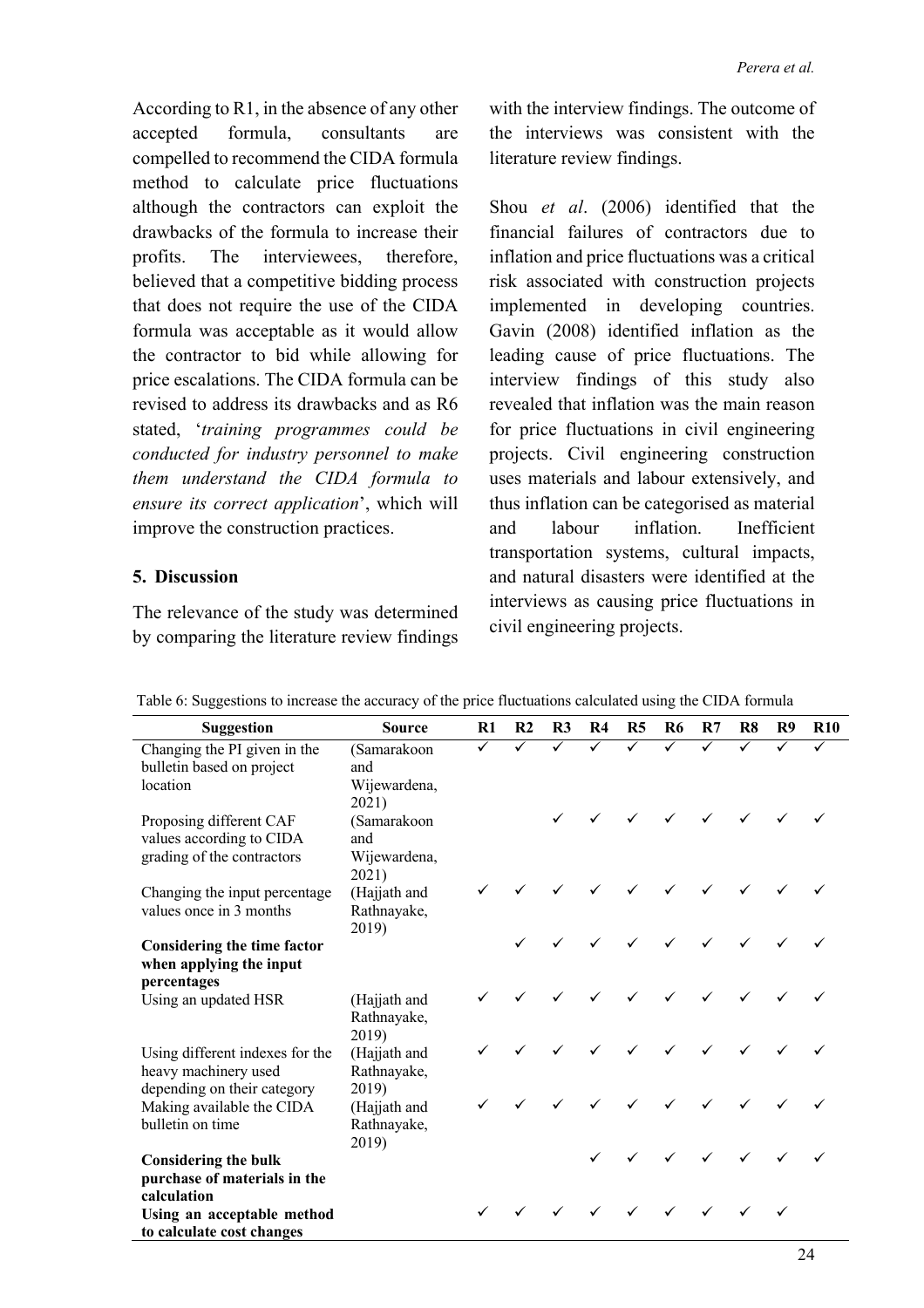Although the price fluctuations calculated using the CIDA formula may not be accurate (Ramus, 1982; Suraweera, 2001), De Mel (2008) stated that the contracts that do not allow the recovery of price fluctuations will pose risks to both the contractors and employers. The employer will suffer from poor-quality work while the contractor may face cash flow issues, compromise the standards, lead him to delay project completion, and adopt unethical practices. The experts who were interviewed confirmed that price fluctuations could pose the risks identified from the literature in civil engineering projects as well. Irrespective of whether the contract allows the recovery or nonrecovery of price fluctuations, the contractor will attempt to transfer the risks to a third party. According to Liyanage (2005), De Mel (2008), and Mossa (2013), adding high mark-ups, including price fluctuation clauses in the contracts, and using locally available materials in the designs are some of the strategies used by the contractors to address price fluctuations. The early purchase of materials for later use, letting the suppliers to provide materials at a fixed price, and letting the employer to supply materials are the strategies identified at the interviews to address price fluctuations.

Hajjath and Rathnayake (2019) emphasised the benefits of using the CIDA formula in construction contracts because of its ease of use, user-friendliness, and applicability for any contract type, and the benefits it provides for both the client and contractor. However, Jayasinghe *et al.* (2015), Mel (2013), De Mel (2008), and CIDA (2008) found that the uniform distribution of input percentages, calculation of price adjustments based on the assessed valuation, non-availability of a standard for input percentage calculation, disregard of the location when calculating PI, use of the same CAF and RAF for every type of project, and the assumption that the major cost amounts to 90 % of the project value and that it can be recovered when the work items have been completed up to 40 % are the drawbacks of the CIDA formula that provide additional profits to the contractors. The interviewees agreed with the literature review findings and did not want to indicate any additional drawbacks of the formula.

Samarakoon and Wijewardena (2021) and Hajjath and Rathnayake (2019) recommended using PIs and CAF values based on project location and CIDA grading of contractors, respectively; making changes to input percentage values once in 3 months; and using separate indexes for heavy machinery depending on their types to increase the accuracy of the calculations done using the CIDA formula in building projects. The interviewees confirmed the applicability of the recommendations to civil engineering projects and proposed to consider the time factor when applying each input percentage and the bulk purchase of materials in the calculations, and the use of an acceptable method for calculating cost changes in civil engineering projects.

The active participation of the key parties in construction projects will be important for industry expansion (Noruwa, 2020). Because some civil engineering projects for infrastructure developments span in wide geographic areas, project coordination is a complex task. In such situations, excellent communication among team members and a database prepared using information collected from previous projects will help fast decision making and prevent the contractors seeking for undue profits. The contracting parties have to be conversant with the consequences of using the CIDA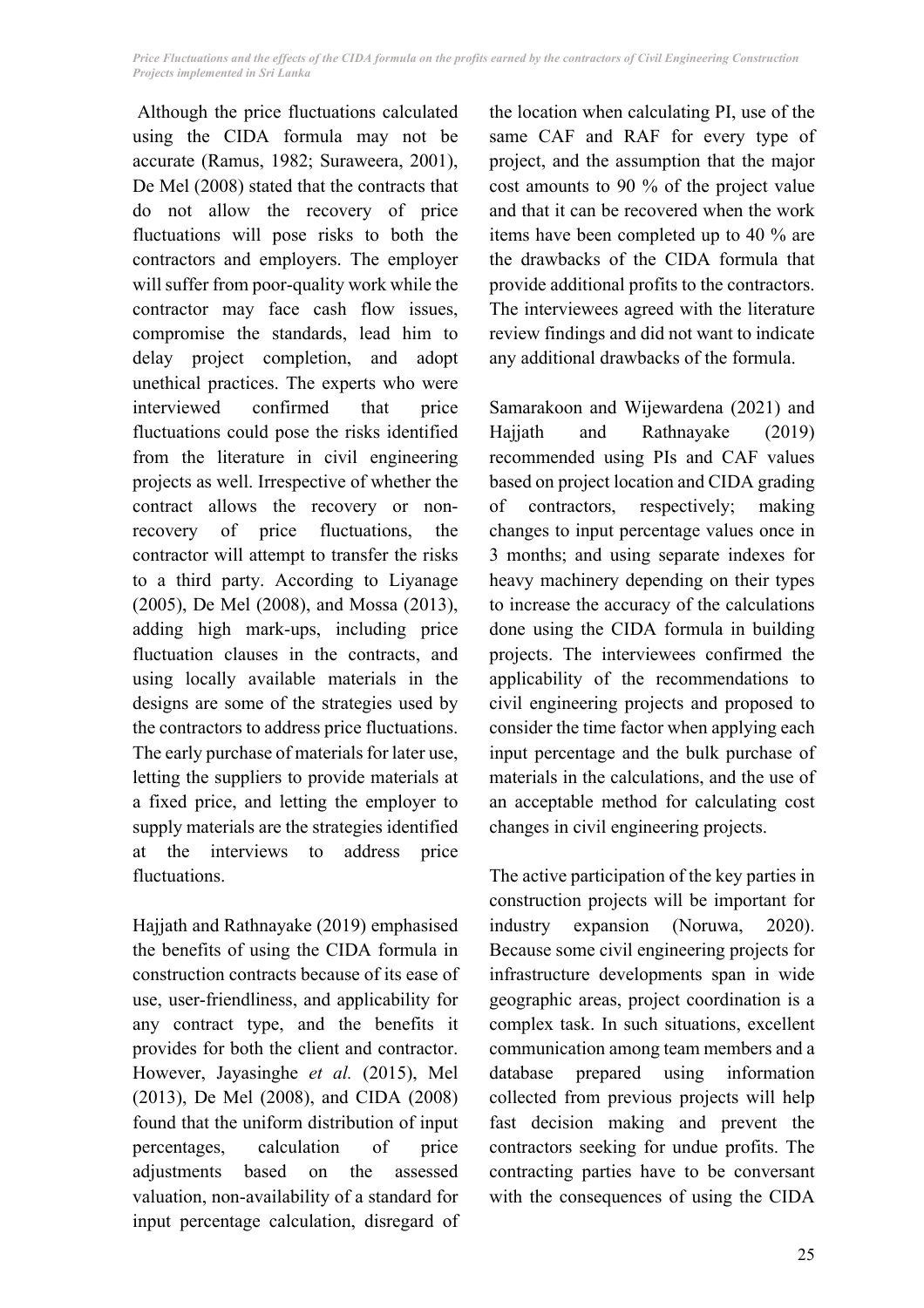formula and manage the excessive profit margins of the contractors.

### **6. Conclusions and Recommendations**

The study findings revealed that the parameters used in the CIDA formula and the assumptions on which the formula was based, caused inaccurate price fluctuations increasing the profits earned by a contractor. The critical drawbacks of the CIDA formula are due to the coefficient factor constant 0.966 used in the formula, assumptions that input percentages were distributed uniformly and that materials were purchased in bulk, the non-use of norms to calculate the input percentages, the disregard of the effect of assessed valuations, and the use of PIs that were common to all districts of the country. The suggestions on the changes required in the formula were made by considering the identified drawbacks. The study also reveal that by estimating K values using the CIDA grading system for construction companies, developing district-level indexes, using an acceptable method for calculating the cost changes within the given valuation period, changing the input percentage values once in three months, considering the time factor when applying each input percentage, using different indexes for different categories of heavy machinery, considering the bulk purchase of materials in the calculations, using an updated HSR, and making available the CIDA bulletin on time , the drawbacks of the CIDA formula can be addressed.

Furthermore, the suggestions made by interviewees, such as establishing a robust communication network among project team members and providing training to industry practitioners on the use of CIDA price fluctuation formula are essential for contractual parties to avoid the misinterpretation of the CIDA formula and alter the formula to suit a particular type of project. The contractors would benefit, if the CIDA price fluctuation formula could be used to calculate price escalation payments in civil engineering projects. Hence, to have a reliable and efficient method for calculating price fluctuations, the CIDA formula can be revised considering the suggestions made in the study. The data used in the formula should be updated regularly for the accuracy in final calculation.

The practical implications of the study are that the study findings will help industry practitioners to manage effectively the price fluctuation claims in civil engineering projects using the CIDA formula and the risk of price escalations. To avoid overestimated price fluctuations, the Sri Lankan government must focus on changing the CIDA formula, or the project teams can take steps to change the formula by changing the parameters. The study findings will help contracting parties to identify potential reasons for increased profits earned by the contractor so that suitable procedures can be implemented to avoid or minimise the overestimation of price fluctuations using the CIDA formula.

Unlike previous studies, this study investigated the causes and made suggestions for managing the contractor profit in civil engineering constructions using the CIDA formula, filling a gap in the literature. This study was limited in that it investigated only the price fluctuations using the CIDA formula in Sri Lanka, commonly considering both small and large-scale contractors. Hence, this can be extended in future to investigate on the effects of the CIDA formula on the profits separately to small and large-scale contractors.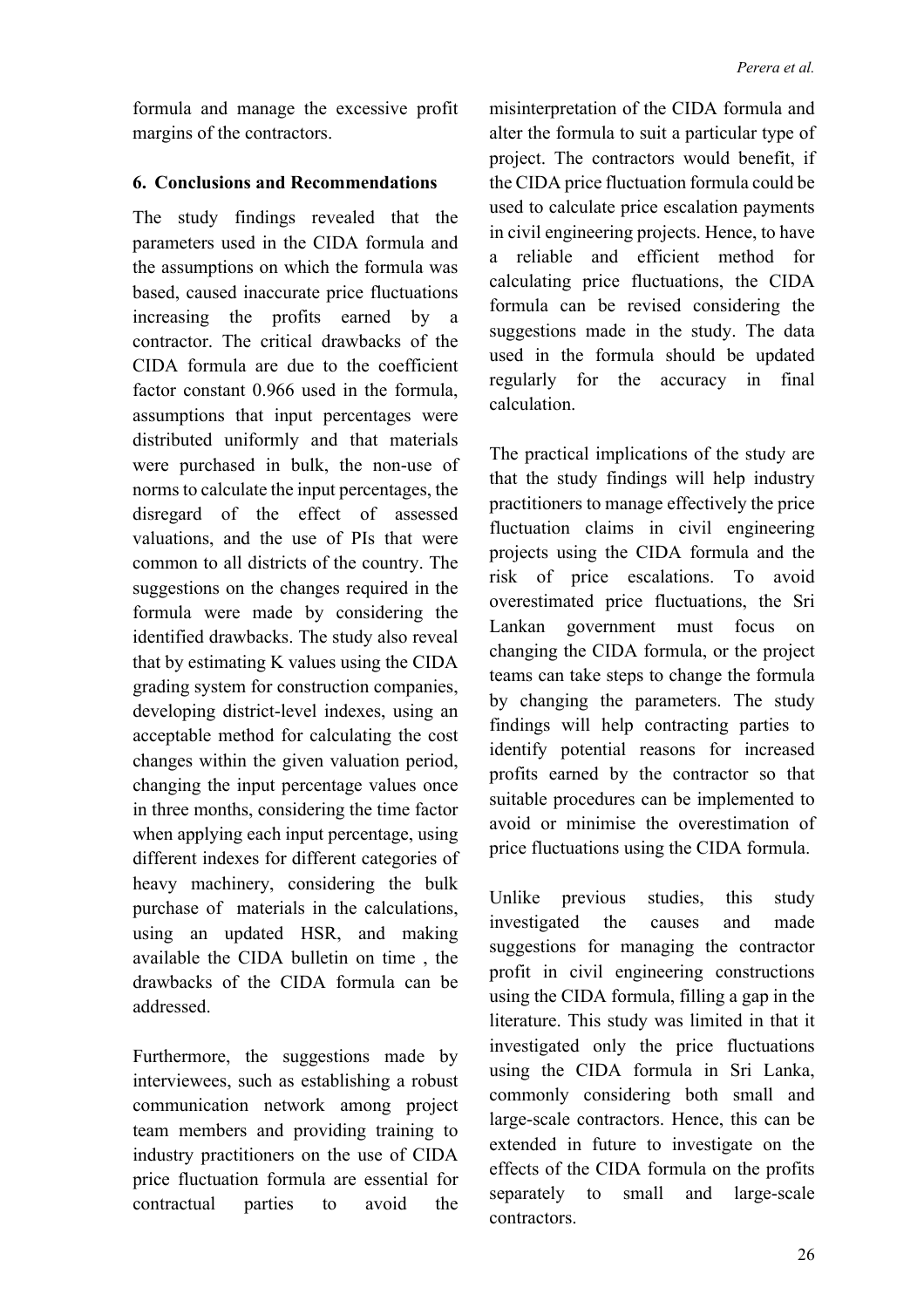*Price Fluctuations and the effects of the CIDA formula on the profits earned by the contractors of Civil Engineering Construction Projects implemented in Sri Lanka* 

#### **7. References**

- Antwi, S. K., and Hamza, K. (2015). Qualitative and quantitative research paradigms in business research: A philosophical reflection. *European Journal of Business and Management, 7*(3), 217-225.
- Asian Development Bank (ADB). (2018). *Price adjustment guidance note on procurement*. ADB publications. Availabe at https://www.adb.org/sites/default/files/procurement-price-adjustment.pdf

Ashworth, A. (1991). *Contractual procedures in the construction industry* (2nd ed.). New York: Longman.

- Azhar, N., Farooqui, R.U., and Ahmed, S.M. (2008). Cost overrun factors in construction industry of Pakistan. *The First International Conference on Construction in Developing Countries (ICCIDC-I)*, (pp. 499-508). Available at https://www.academia.edu/download/50235837/051.pdf.
- Brewster, A.L., Curry, L.A., Cherlin, E.J., Talbert-Slagle, K., Horwitz, L.I. and Bradley, E.H. (2015), Integrating new practices: a qualitative study of how hospital innovations become routine, *Implementation Science*, *10*(1), 168.
- Bryman, A. and Bell, E. (2015), *Business Research Methods*, Oxford University Press, Oxford.
- Campbell, S., Greenwood, M., Prior, S., Shearer, T., Walkem, K., Young, S., Bywaters, D. and Walker, K. (2020). Purposive sampling: complex or simple? Research case examples. *Journal of Research in Nursing*, *25*(8), pp.652-661. https://10.1177/1744987120927206
- Central Bank of Sri Lanka (CBSL). (2011). *Annual Report*. Available at https://www.cbsl.gov.lk/en/publications/economic-and-financial-reports/annual-reports/annualreport-2011
- Central Bank of Sri Lanka (CBSL). (2013). *Annual report*. Available at https://www.cbsl.gov.lk/en/publications/economic-and-financial-reports/annual-reports/annualreport-2013
- Central Bank of Sri Lanka (CBSL). (2020). *Annual report*. Available at https://www.cbsl.gov.lk/en/publications/economic-and-financial-reports/annual-reports/annualreport-2020
- Chan, A. P., Yung, E. H., Lam, P. T., Tam, C. M., and Cheung, S. O. (2000). Application of Delphi method in selection of procurement systems for construction projects. *Construction Management and Economics*, *19*(1), 699–718. https://10.1080/01446190110066128
- Construction Industry Council (CIC). (2011). *Guidelines on contract price fluctuation System*. Hong Kong. Available at https://www.cic.hk/cic\_data/pdf/about\_cic/publications/eng/V10\_6\_e\_V00\_20111219.pdf
- Construction Industry Development Authority (CIDA). (2008). *CIDA formula method for adjustments to contract price due to fluctuation in prices*. (2nd ed). Colombo: CIDA.
- Creswell, J. W. (2013). *Research design*. (4th ed). California: SAGE.
- Creswell, J.W. and Plano Clark, V.L., 2011. Choosing a mixed methods design. *Designing and conducting mixed methods research*, *2*, pp.53-106.
- De Mel, J. (2008). *Basic Concepts and Derivation of CIDA Formula and Introduction of CIDA Formula. CIDA price fluctuation formula*. Colombo: Institute for Construction Training and Development.
- Du Toit, J. L., and Mouton, J. (2013). A typology of designs for social research in the built environment. *International Journal of Social Research Methodology, 16*(2), 125–139. https://10.1080/13645579.2012.657013
- Gavin, W. (2008). *Financial crisis and the construction industry. Contractor's survival guide*. Akerman Senterfitt. Available at https://documents.akerman.com/contractorssurvivalseminar.pdf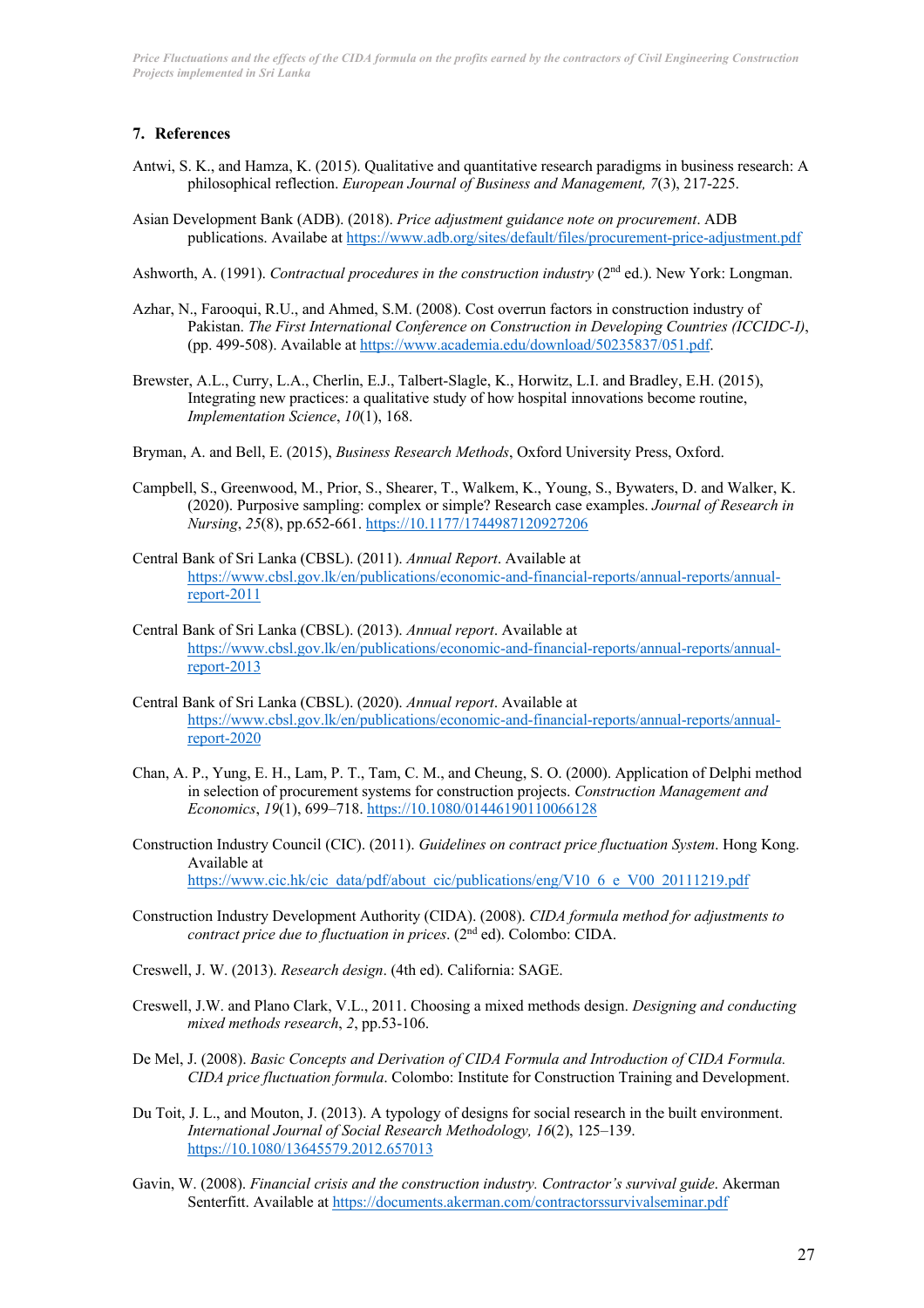- Gentles, S. J., Charles, C., Ploeg, J., and McKibbon, K. (2015). Sampling in qualitative research: Insights from an overview of the methods literature. *Qualitative Report*, *20*(11), (1772–1789). Available at https://nsuworks.nova.edu/tqr/vol20/iss11/5
- Government Procurement Policy Board (GPPB). (2008). *Revised guideline for contract price escalation*. Available at https://www.gppb.gov.ph/issuances/Guidelines/Price%20Escalation.pdf
- Hajjah, A.K.M. and Rathnayake, M.D. (2019). Appropriateness of CIDA price fluctuation formula for road construction in Sri Lanka. In: Sandanayake, Y.G., Gunatilake, S. and Waidyasekara, A. (eds). *Proceedings of the 8th World Construction Symposium*, (107-115). https://doi.org/10.31705/WCS.2019.11
- Hanna, A.S. and Blair, A.N. (1993). A rational method for the treatment of escalation in construction costs. *Organisation and Management of Construction the Way Forward*, *1*(3), (1415-1425).
- Ho, S.P. and Liu, L.Y. (2004). Analytical model for analysing construction claims and opportunistic bidding. *Journal of Construction Engineering and Management*. *130* (1), (94–104). https://doi.org/10.1061/(ASCE)0733-9364(2004)130:1(94)
- Hossain, D. M. (2011). Qualitative research approach. In *Postmodern Openings*. 7, (143–156). Available from: Available at http://postmodernopenings.com/wp-content/uploads/2011/10/Qualitative-Research-Process.pdf
- Jayalath, C. (2013). *Arguing construction claims: Basis, eligibility, quantum, limitations, hypothesis, defences*. Colombo: S Godage and Brothers Pvt Ltd.
- Jayasinghe, S. A. Y. B. S., Alahakoon, C. S., and Wijewardena, L. S. S. (2015). Sensitivity of the CIDA price fluctuation formula procedure for the true material price fluctuations in the construction industry. *Journal of Engineering and Technology of the Open University of Sri Lanka (JET-OUSL. 3*(1), (19- 40). Available at http://repository.ou.ac.lk/bitstream/handle/94ousl/974/JET-OUSL-Vol3-No1- Paper%202.pdf?sequence=1
- Jayaweera, S.C., Perera, B.A.K.S., and Jayasinghe, S.J.A.R.S. (2015). Applicability of CIDA price fluctuation formula for government-funded intelligent building projects. *The 4th World Construction Symposium*, (99-108). Available at https://www.researchgate.net/publication/317328750
- Kaare, K. K. and Koppel, O. (2012). Improving the road construction supply chain by developing a national level performance measuring system. *International Journal of Social and Human Sciences*, *6*(2), (225-231). https://10.1.1.308.5192&rep=rep1&type=pdf
- Kangari, R. (1988). Business failure in construction industry. *Journal of Construction Engineering and Management*, *114*(2), (172-90). https://10.1108/eb021137
- Kvale, S. (1996), *Interviews: An Introduction to Qualitative Research Interviewing*, Sage Publications, Thousand Oaks, CA.
- Lioudis, N.K. (2018). *What causes oil prices to fluctuate?.* Available at https://www.investopedia.com/ask/answers/012715/what-causes-oil-prices-fluctuate.asp
- Liyanage, B. (2005). *Examination of Price Fluctuation Reimbursement by Simplified CIDA Formula* (Unpublished B.Sc. Dissertation). Department of Building Economics, University of Moratuwa, Sri Lanka.
- Lune, H., and Berg, B.L. (2016). *Qualitative Research Methods for the Social Sciences*. Hudson, NY: Pearson.
- Mason, J. (2004). Semi-structured interview. Lewis-Beck, M.S., Bryman, A.E. and Liao, T.F.F. (Eds), The Sage Encyclopaedia of Social Science Research Methods, Sage Publications, Thousand Oaks, CA.

McCartney, M. (2011). Pakistan growth, dependency and crisis. *The Lahore Journal of Economics*,*16*(1), (71-94). Available at

https://lahoreschoolofeconomics.edu.pk/EconomicsJournal/Journals/Volume%2016/Issue%20SP/04 %20McCartney%20Pakistan,%20Growth,%20Dependency.pdf.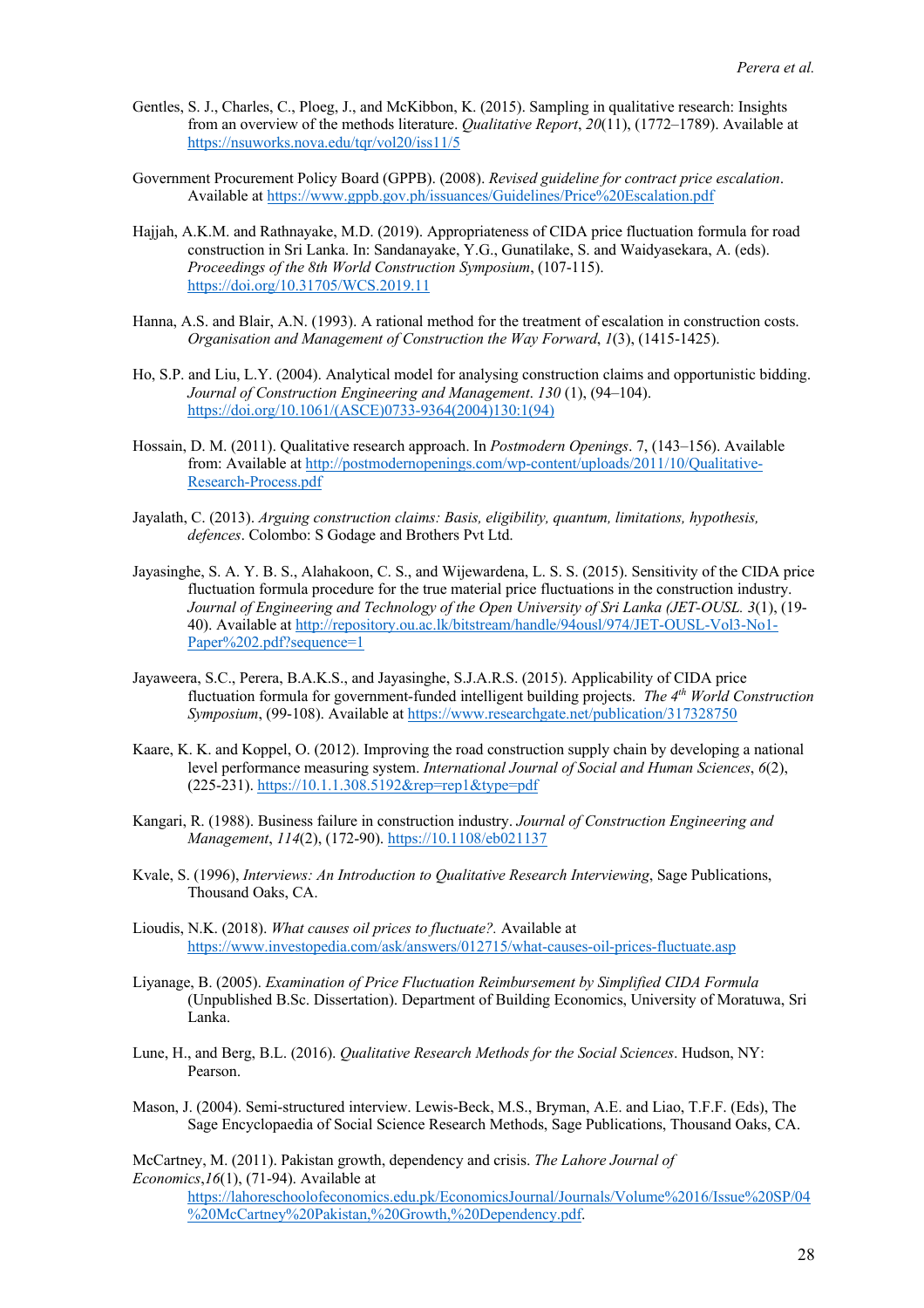Mel, J.D. (2013), *Basic concepts and logical approach of CIDA formula*, Colombo, CIDA.

- Mishra, A.K. and Regmi, U., 2017. Effects of price fluctuation on the financial capacity of "Class A" contractors. *International Journal of Creative Research Thoughts*, *5*(4), (1920-1937).
- Mossa, M. G. (2013). *Assessment of price escalation and adjustment problems on federal road construction projects*. (1st ed). Ethopia: s.n.
- Nagi, S.C. (2002). A theoretical framework for determining the minimum number of bidders in construction bidding competitions. *Journal of Construction Management and Economics*, *20* (6), (473–482). doi:10.1080/01446190210151041
- National Procurement Agency. (2006). *Procurement guideline 2006: Good and works*. Colombo: Department of Government Printing. Available at https://www.treasury.gov.lk/documents/procurement/ProcurementGuidelines2006\_amded12June.pd f
- Noruwa, B.I., Arewa, A.O., and Merschbrock, C. (2020). Effects of emerging technologies in minimising variations in construction projects in the UK. *International Journal of Construction Management,* (1-8). https://doi.org/10.1080/15623599.2020.1772530
- Nwuba, C. (2004). An analysis of housing construction costs trends in Nigeria. *Quantity Surveyor*, *47*, (4-9).
- Peiris, R.D.G. (1993). *Price fluctuation reimbursement* (Unpublished B.Sc. Dissertation). University of Moratuwa, Sri Lanka.
- Rooke, J. (2004). Planning for claims: an ethnography of industry culture. *Journal of Construction Management and Economics*, *22* (6), (655–662). https://10.1080/014461904200026324
- Ramus, J. (1982). *Contract practice for Quantity surveyors*. London: Biddles Ltd.
- Sally, R. (2006). Sri Lanka: the economic failure. *The conference on globalisation and economic success: Policy Options for Africa*, (1-16). Available at https://ecipe.org/wpcontent/uploads/2014/12/Sally.srilanka.pdf
- Samarakoon, A. S. and Wijewardena, L. S. S. (2021). Impact of contractor's overhead and profit factor on price fluctuation calculated using CIDA price fluctuation formula. *the 10th International Conference on Structural Engineering and Construction Management (ICSECM*, (59-68). Available at https://link.springer.com/chapter/10.1007/978-981-15-7222-7\_6
- Saunders, M., Lewis, P. and Thornhill, A. (2009), *Research Methods for Business Students*, 5th ed. England: Pearson Education Limited.
- Saunders, B., Sim, J., Kingstone, T., Baker, S., Waterfield, J., Bartlam, B., Burroughs, H., and Jinks, C., B. (2018). Saturation in qualitative research: Exploring its conceptualisation and operationalisation, *Quality and Quantity*, *52* (4), (1893-1907). Available at https://link.springer.com/article/10.1007/s11135-017-0574-8
- Sendooran, B. (2005). *Impact of oil price increases in construction industry* (Unpublished B.Sc. Dissertation). University of Moratuwa, Sri Lanka.
- Shou, Y., Ma, Z., Lu, T., and Sorrentino, B. P. (2006). Unique risk factors for insertional mutagenesis in a mouse model of XSCID gene therapy. *Proceedings of the National Academy of Sciences*, *103*(31), (11730-11735). https://doi.org/10.1073/pnas.0603635103
- Silva, L. (2011). Forecasting of Cost Escalations in Post Disaster Construction with Tsunami Reconstruction in Sri Lanka. *Built-Environment Sri Lanka*, (56-63). Available at https://pdfs.semanticscholar.org/0e53/a6eb20085ed14a54283fcfe83c20890a613a.pdf.
- Singh, A. S., and Masuku, M.B. (2014). Sampling Techniques and Determination of Sample Size in Applied Statistics Research: An Overview. *International Journal of Economics, Commerce and Management*, *2*(11), (1–22). Available at http://citeseerx.ist.psu.edu/viewdoc/download?doi=10.1.1.678.1300&rep=rep1&type=pdf.